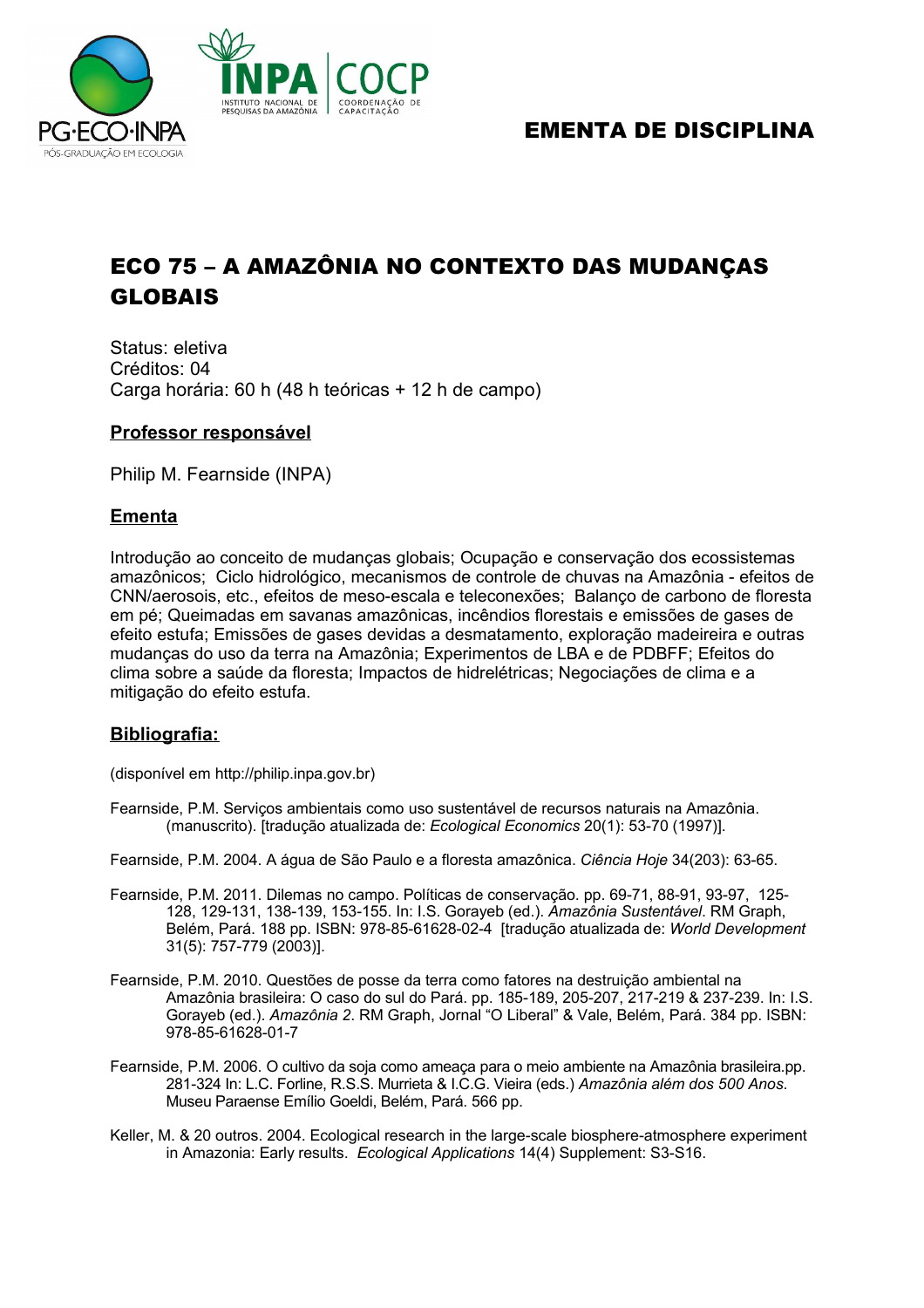- Davidson, A. & P. Artaxo. 2004. Globally significant changes in biological processes of the Amazon Basin: Results of the Large-Scale Biosphere Atmosphere Experiment. *Global Change Biology* 10(5): 519-529.
- Fearnside, P.M. 2004. Are climate change impacts already affecting tropical forest biomass? Global Environmental Change 14(4): 299-302.
- Nobre, C. 2001. Amazônia: Fonte ou sumidouro de carbono? p. 197-224 In: V. Fleischresser (ed.) *Causas e Dinâmica do Desmatamento na Amazônia*, Ministério do Meio Ambiente, Brasília, DF. 436 pp.
- Lewis, S. L., Phillips, O. L., Baker, T. R., Lloyd, J., Malhi, Y., Almeida, S., Higuchi, N., Laurance, W. F., Neill, D., Silva, N., Terborgh, J., Lezama, A. T., Vásquez M., R., Brown, S., Chave, J., Kuebler, C., Núñez, P., & Vinceti, B. 2004. Concerted changes in tropical forest structure and dynamics: Evidence from 50 South American long-term plots*. Philosophical Transactions of the Royal Society*, Series B. 359, 421-430..
- Pesquisa FAPESP. 2003. Fluxo invertido: Após sucessivas ocorrências do El Niño nos anos 90, a Floresta Nacional do Tapajós libera mais gás carbônico do que absorve. Pesquisa FAPESP, No. 88, 50-51.
- Barbosa, R.I. & P.M. Fearnside. 1999. Incêndios na Amazônia brasileira: Estimativa da emissão de gases do efeito estufa pela queima de diferentes ecossistemas de Roraima na passagem do evento "El Niño" (1997/98). *Acta Amazonica* 29(4): 513-534.
- Barlow, J., C. Peres, R. O. Lagan & T. Haugaasen. 2003. Large tree mortality and the decline of forest biomass following Amazonian wildfires. *Ecology Letters* 6: 6-8.
- Cochrane, M. A. 2003. Fire science for rainforests. Nature 421: 913-919.
- Haugaasen, T., J. Barlow, & C. A. Peres. 2003. Surface wildfires in central Amazonia: Short-term impact on forest structure and carbon loss. *Forest Ecology and Management* 179: 321-331.
- Fearnside, P.M. 2003. Emissões de Gases de Efeito Estufa Oriundas da Mudança do Uso da Terra na Amazônia Brasileira. pp. 45-68 In: *A Floresta Amazônica nas Mudanças Globais*. Instituto Nacional de Pesquisas da Amazônia-INPA, Manaus, AM. 134 pp.
- Nepstad, D. C., Veríssimo, A., Alencar, A. A., Nobre, C. A., Lima, E., Lefebvre, P., Schlesinger, P., Potter, C., Moutinho, P., Mendoza,. E., Cochrane, & M., Brooks, V., 1999. Large-scale impoverishment of Amazonian forests by logging and fire*. Nature* 398, 505-508.
- Cox, P.M., R.A Betts, M. Collins, P.P. Harris, C. Huntingford & C.D. Jones. 2004. Amazonian forest dieback under climate-carbon cycle projections for the 21st century. *Theoretical and Applied Climatology* 78: 137-156.
- Cox, P. M., Betts, R. A., Jones, C. D., Spall, S. A., & Totterdell, I. J., 2000. Acceleration of global warming due to carbon-cycle feedbacks in a coupled climate model. *Nature* 408: 184-187.
- Tian, H., Mellilo, J. M., Kicklighter, D. W., McGuire, A. D., Helfrich III, J.V.K., Moore III, B., & Vörösmarty, C., 1998. Effect of interannual climate variability on carbon storage in Amazonian ecosystems. Nature 396: 664-667.
- Fearnside, P.M. 2003. Biodiversidade nas florestas Amazônicas brasileiras: Riscos, valores e conservação. pp. 19-44 In: *A Floresta Amazônica nas Mudanças Globais*. Instituto Nacional de Pesquisas da Amazônia-INPA, Manaus, AM. 134 pp.
- Fearnside, P.M.2009 [2ª Ed.] 2003 [1ª Ed.]. Salvar florestas tropicais como uma medida de mitigação do efeito estufa: O assunto que mais divide o movimento ambientalista. pp. 93-113. In: *A Floresta Amazônica nas Mudanças Globais*. Instituto Nacional de Pesquisas da Amazônia-INPA, Manaus, AM 134 pp.
- Fearnside, P.M. s/d. Opções no setor florestal brasileiro para combate ao aquecimento global: comparação dos custos e benefícios ao nível de projeto. (tradução atualizada de: *Biomass and Bioenergy* 8(5): 309-322. (1995)).
- Marengo, J.A., Tomasella, J., Alves, L.M., Soares, W.R., Rodriguez, D.A. 2011. The drought of 2010 in the context of historical droughts in the Amazon region. *Geophysical Research Letters* 38, L12703. doi: 10.1029/2011Gl047436.